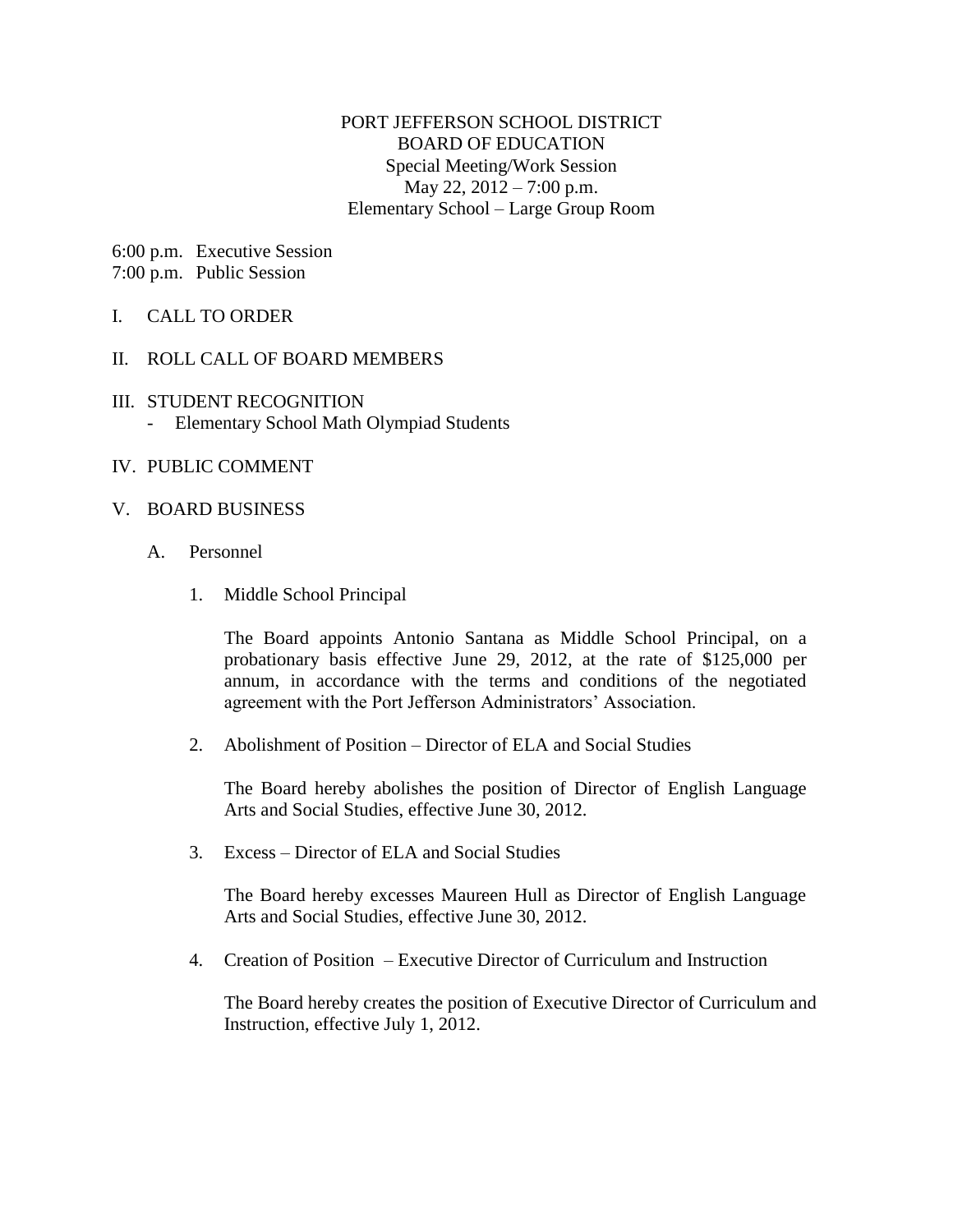5. Appointment - Executive Director of Curriculum and Instruction

The Board appoints Maureen Hull as Executive Director of Curriculum and Instruction, on a probationary basis effective July 1, 2012, in accordance with an Employment Agreement dated May 22, 2012 outlining the terms and conditions of employment; and further, the Board authorizes the Board President to sign said agreement.

6. Abolishment of Position – Secondary School Assistant Principal

The Board hereby abolishes the position of Secondary School Assistant Principal, effective June 30, 2012.

7. Excess – Secondary School Assistant Principal

The Board hereby excesses Peter Esposito as Secondary School Assistant Principal, effective June 30, 2012.

8. Creation of Position - Assistant Principal PreK-12 / Director of Technology

The Board hereby creates the position of Assistant Principal PreK-12 / Director of Technology, effective July 1, 2012.

9. Appointment - Assistant Principal PreK-12 / Director of Technology

The Board appoints Peter Esposito as Assistant Principal PreK-12 / Director of Technology, on a probationary basis effective July 1, 2012, at the rate of \$128,800 per annum, in accordance with the negotiated agreement with the Port Jefferson Administrators' Association.

- B. Finance
- C. Facilities & Operations
	- 1. Authorization for use of Herbicide

The Board authorizes emergency use of the herbicide Roundup for the purpose of weed removal at the high school track site only, prior to June 1, 2012.

- D. Education
	- 1. Appointment Impartial Hearing Officer

The Board approves the appointment of Jeanne Keefe of 101 Highland Avenue, Staten Island, New York 10301, as an Impartial hearing Officer.